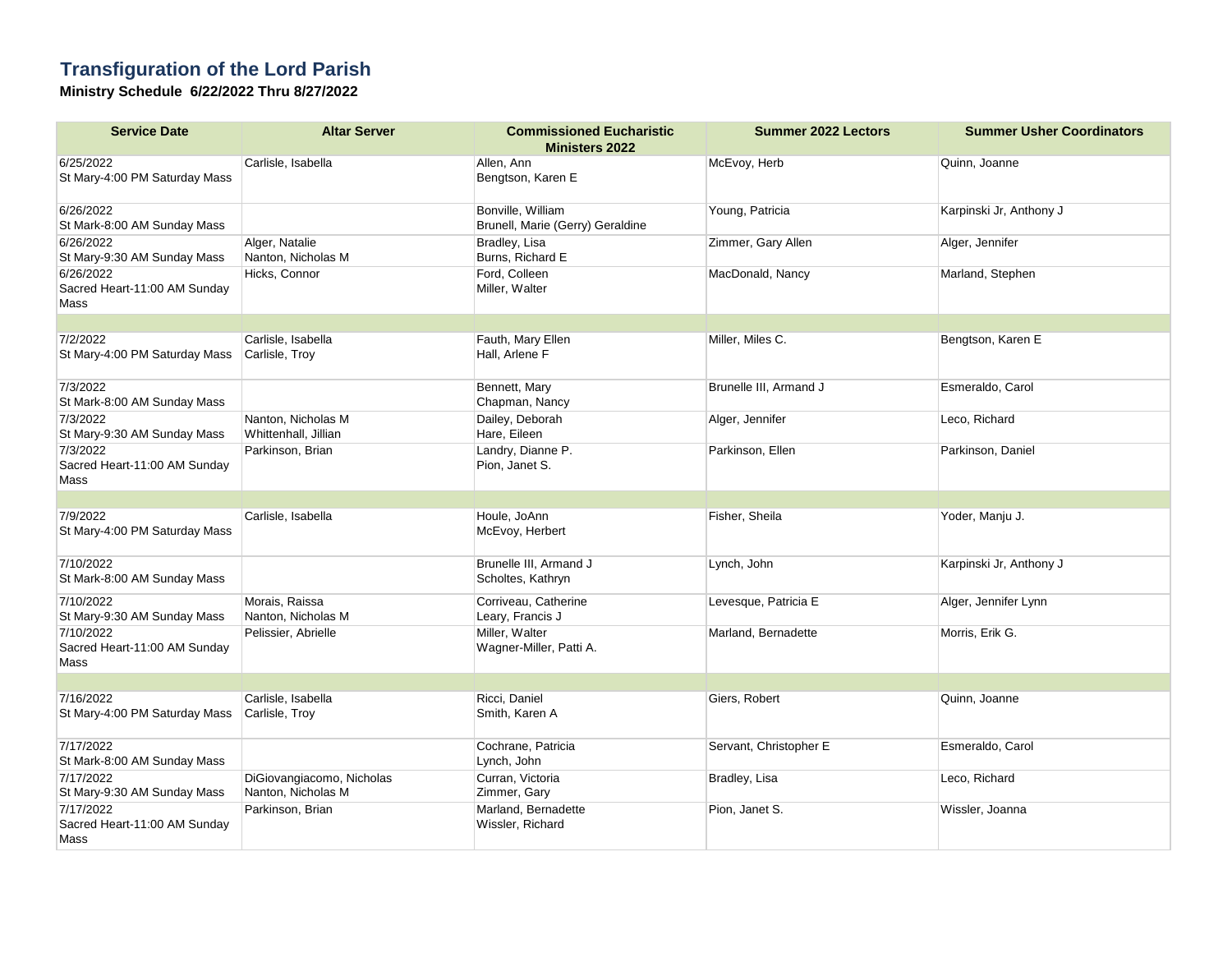## **Transfiguration of the Lord Parish**

**Ministry Schedule 6/22/2022 Thru 8/27/2022**

| <b>Service Date</b>                               | <b>Altar Server</b>                             | <b>Commissioned Eucharistic</b><br><b>Ministers 2022</b>   | <b>Summer 2022 Lectors</b> | <b>Summer Usher Coordinators</b> |
|---------------------------------------------------|-------------------------------------------------|------------------------------------------------------------|----------------------------|----------------------------------|
|                                                   |                                                 |                                                            |                            |                                  |
| 7/23/2022<br>St Mary-4:00 PM Saturday Mass        |                                                 | Quinn, Joanne<br>Smith, Margaret M                         | McEvoy, Herbert            | Yoder, Manju J.                  |
| 7/24/2022<br>St Mark-8:00 AM Sunday Mass          |                                                 | Servant, Christopher E<br>Young, Patricia                  | Chapman, Kieran            | Karpinski Jr, Anthony J          |
| 7/24/2022<br>St Mary-9:30 AM Sunday Mass          | Alger, Natalie Ann<br>Morais, Raissa            | Laliberte, Cheryl<br>Leco, Richard                         | Leary, Francis J           | Alger, Jennifer                  |
| 7/24/2022<br>Sacred Heart-11:00 AM Sunday<br>Mass |                                                 | Ford, Colleen<br>Wissler, Joanna                           | laconis, Christine         | Wissler, Richard                 |
|                                                   |                                                 |                                                            |                            |                                  |
| 7/30/2022<br>St Mary-4:00 PM Saturday Mass        |                                                 | Vandette, Sandra<br>Yoder, Manju J.                        | Malone, Jay                | Flynn, Daniel E                  |
| 7/31/2022<br>St Mark-8:00 AM Sunday Mass          |                                                 | Bonville, William Paul<br>Brunell, Marie (Gerry) Geraldine | Miller, Miles C.           | Esmeraldo, Carol                 |
| 7/31/2022<br>St Mary-9:30 AM Sunday Mass          | Alger, Natalie Ann<br>DiGiovangiacomo, Nicholas | Belsky, Jeane<br>Deininger, Ken J                          | Hare, Bill                 | Leco, Richard                    |
| 7/31/2022<br>Sacred Heart-11:00 AM Sunday<br>Mass | Parkinson, Brian<br>Pelissier.<br>Abrielle      | Landry, Dianne P.<br>Miller, Walter                        | MacDonald, Nancy E.        | Regali, Joanne M.                |
|                                                   |                                                 |                                                            |                            |                                  |
| 8/6/2022<br>St Mary-4:00 PM Saturday Mass         |                                                 | Allen, Ann<br>Flynn, Daniel E                              | Gilmore, Donna             | Quinn, Joanne                    |
| 8/7/2022<br>St Mark-8:00 AM Sunday Mass           |                                                 | Bennett, Mary<br>Chapman, Nancy                            | Brunelle III, Armand J     | Karpinski Jr, Anthony J          |
| 8/7/2022<br>St Mary-9:30 AM Sunday Mass           | Alger, Natalie<br>Morais, Raissa                | McNamara, David<br>MacDonald, Joanne M.                    | Zimmer, Gary Allen         | Alger, Jennifer Lynn             |
| 8/7/2022<br>Sacred Heart-11:00 AM Sunday<br>Mass  | Parkinson, Brian                                | Pion, Janet S.<br>Marland, Bernadette                      | Landry, Dianne P.          | Marland, Stephen Louis           |
|                                                   |                                                 |                                                            |                            |                                  |
| 8/13/2022<br>St Mary-4:00 PM Saturday Mass        | Carlisle, Troy                                  | Fauth, Mary Ellen<br>Hall, Arlene F                        | Miller, Miles C.           | Bengtson, Karen E                |
| 8/14/2022<br>St Mark-8:00 AM Sunday Mass          |                                                 | Brunelle III, Armand J<br>Scholtes, Kathryn                | Lynch, John                | Esmeraldo, Carol                 |
| 8/14/2022                                         | Alger, Natalie                                  | McAfee, Lynn                                               | Alger, Jennifer            | Leco, Richard                    |
| St Mary-9:30 AM Sunday Mass                       | DiGiovangiacomo, Nicholas                       | McHoul, Donald                                             |                            |                                  |
| 8/14/2022<br>Sacred Heart-11:00 AM Sunday<br>Mass | Parkinson, Brian<br>Pelissier, Abrielle         | Wagner-Miller, Patti A.<br>Wissler, Richard                | Parkinson, Ellen           | Parkinson, Daniel                |